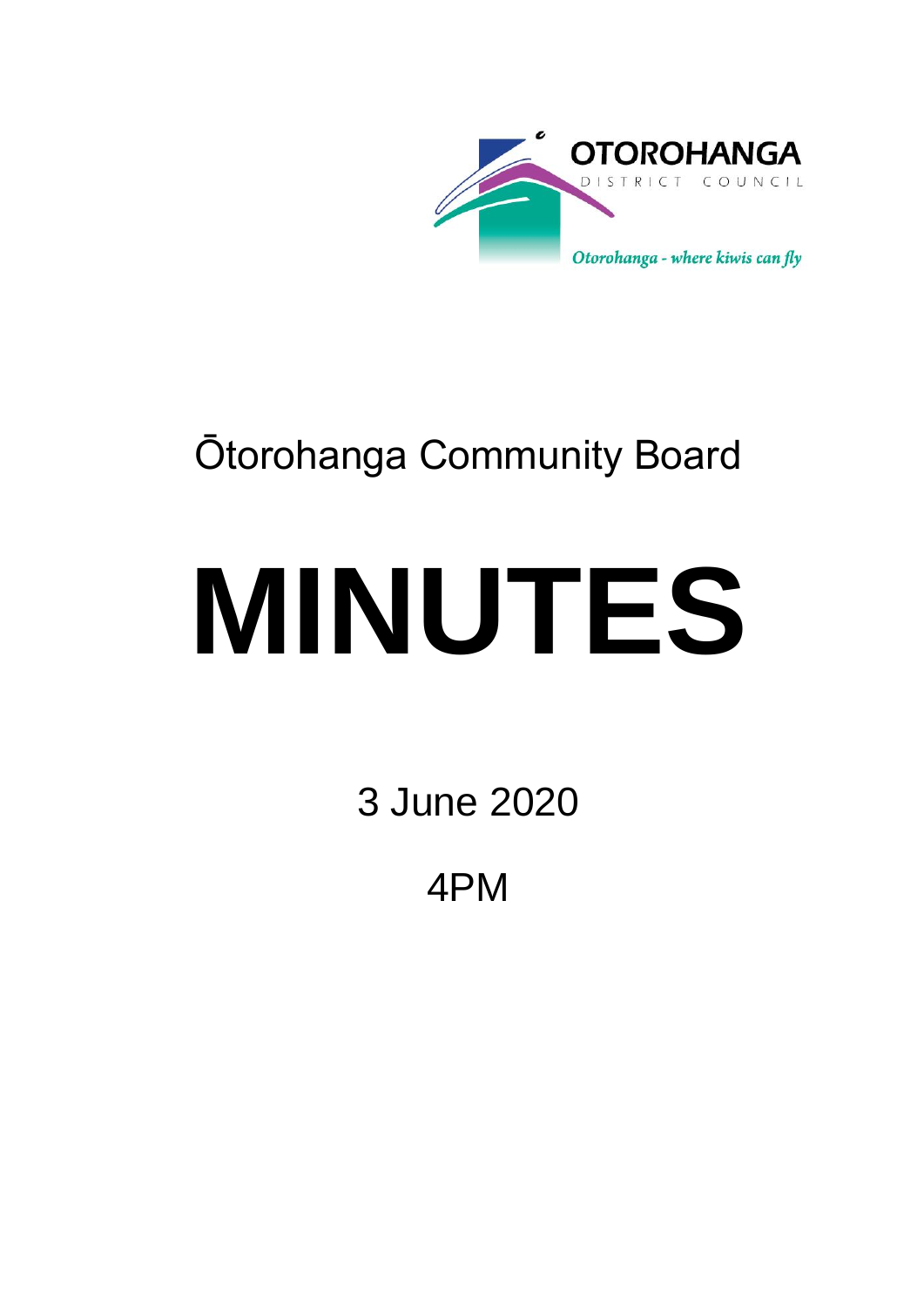#### **ŌTOROHANGA COMMUNITY BOARD**

3 June 2020

Minutes of an Ordinary meeting of the Ōtorohanga Community Board held in the Council Chambers, Maniapoto Street, Ōtorohanga on 3 June 2020 commencing at 4.00pm.

Tanya Winter **CHIEF EXECUTIVE**

### **MINUTES**

**ORDER OF BUSINESS:**

| <b>ITEM</b>                                   |                                                                           | <b>PAGE</b>    |
|-----------------------------------------------|---------------------------------------------------------------------------|----------------|
| <b>PRESENT</b>                                |                                                                           | 1              |
| <b>IN ATTENDANCE</b>                          |                                                                           | $\mathbf{1}$   |
| <b>DECLARATION OF INTEREST</b>                |                                                                           | 1              |
| <b>PUBLIC FORUM</b>                           |                                                                           | $\mathbf{1}$   |
| <b>CONFIRMATION OF MINUTES - 4 MARCH 2020</b> |                                                                           | $\mathbf{1}$   |
|                                               |                                                                           |                |
| <b>ITEM 24</b>                                | <b>CHAIRPERSON'S REPORT - VERBAL</b>                                      | 1              |
| <b>ITEM 25</b>                                | <b>CHIEF EXECUTIVE REPORT 16 MARCH - 25 MAY 2020</b>                      | $\overline{2}$ |
| <b>ITEM 26</b>                                | UPDATE ON THE OTOROHANGA COMMUNITY BOARD WALK AROUND<br><b>ŌTOROHANGA</b> | $\overline{2}$ |
| <b>BOARD MEMBER UPDATE</b>                    |                                                                           | $\overline{2}$ |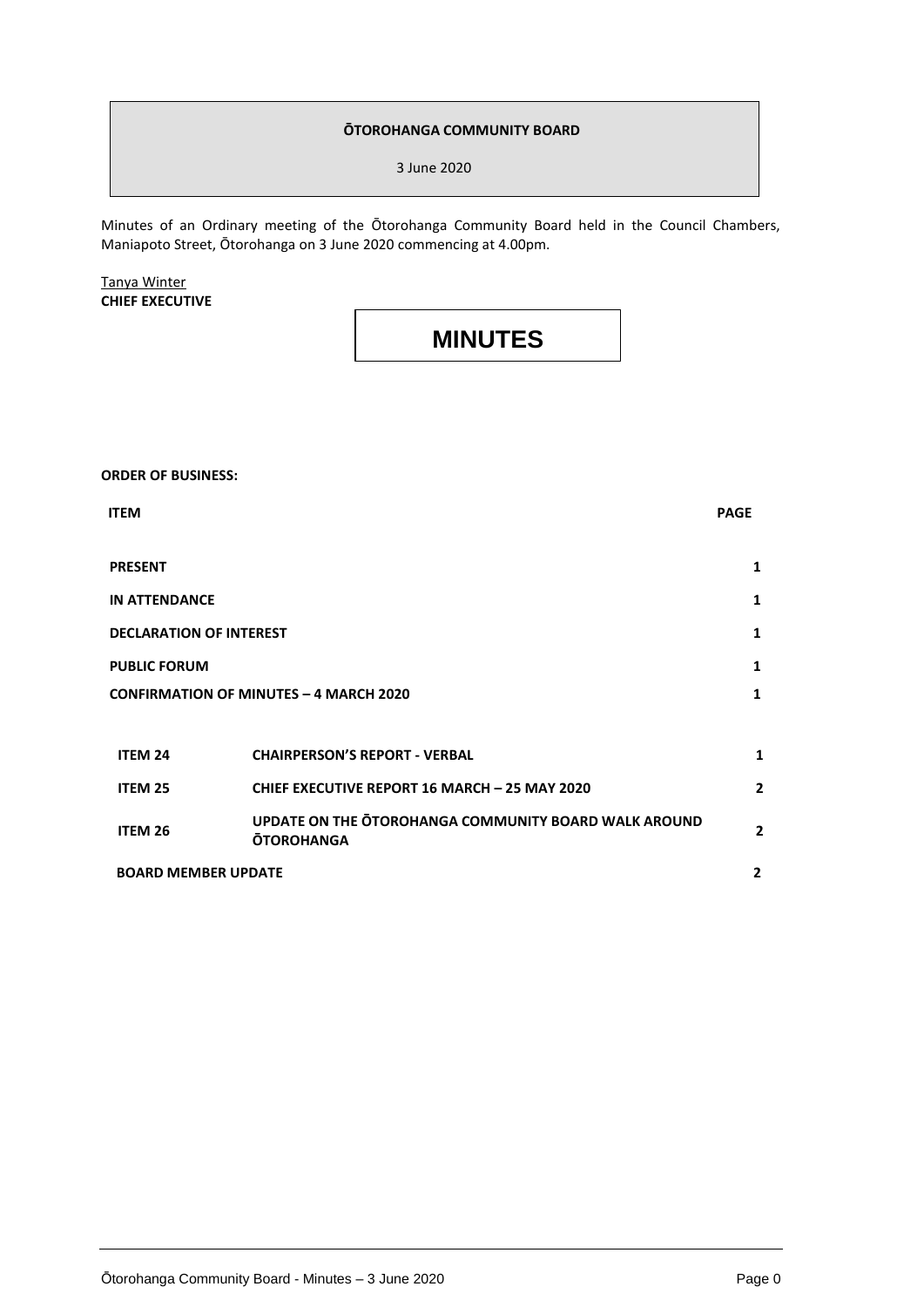#### **PRESENT**

Mr. N Gadd (Chair), Cr. K Christison, Mrs. K Brown-Merrin, Mr. A Buckman, Mr. P Coventry.

#### **IN ATTENDANCE**

Ms. T Winter (Chief Executive), Messrs. R Brady (Group Manager Engineering), Miss N Martinsen (Committee Secretary).

The Chair declared the meeting open and welcomed those present

#### **APOLOGIES**

No apologies were received.

#### **DECLARATION OF INTEREST**

The Chair asked members whether they had any Declarations of conflicts of interest.

No Declarations of conflicts of interest were received.

#### **PUBLIC FORUM**

No members of the public were present at the commencement of the meeting.

#### **CONFIRMATION OF MINUTES – 4 MARCH 2020**

**Resolved** that the Minutes of the meeting of the Ōtorohanga Community Board held on 4 March 2020, as circulated be approved as a true and correct record of that meeting and the recommendations contained therein be adopted.

**Mrs. Brown-Merrin / Mr. Buckman**

#### **ITEM 24 – CHAIRPERSONS REPORT – VERBAL**

The Chair welcomed everyone to the meeting, their first since the world turned upside down. Due to the recent shutdown the Chair didn't really have much to report on, except for the ridiculously amazing things happening in the community, facing times of adversity often brings out the best in people, he said our community has shown that.

The Chair further stated he would like to start off at the top, and commend Mayor Max Baxter and CEO Winter on their work with the Kiwi House, getting the proposal together with everyone in isolation and unable to sit around a table to discuss was no easy feat, and our Council has managed to pull together an amazing proposal which ticks all the boxes, is legal, and meets timing deadlines. He commended Councillor Christison on her passionate enthusiasm and input on this.

The Chair referred to the case of the Kiwi House and said he would like to take his hat off to the Ōtorohanga Community Trust who have somehow managed to pull together a monumental amount of money in a monumentally short period of time, this is nothing short of mind blowing phenomenal.

The Chair mentioned Board Member Buckman who has also been doing his part and somehow secured a mountain of produce to feed the birds from somewhere over on the east coast, so much so that we don't have enough space to store it all and he has been doing some monstrous trips back and forwards delivering.

The Chair said it was awesome to see Councillor Christison and Photographer Laura Taylor utilize a bad situation to raise money for the Kiwi House with their lockdown photo series. He said the Kiwi House is a community asset in a situation that none of us would like to be in, one person alone cannot solve this, it will take a concerted community effort which is exactly what is already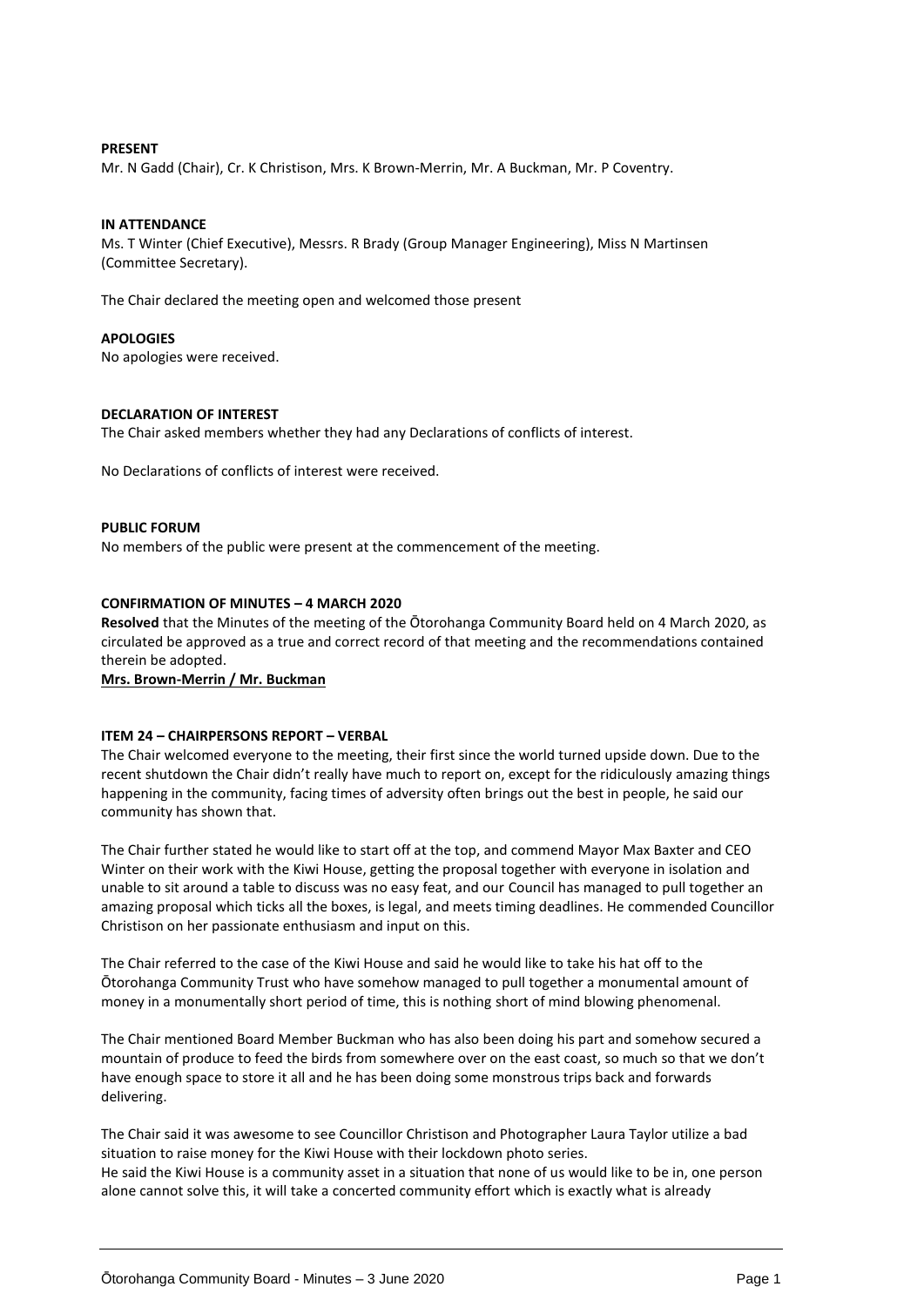happening. To the Ōtorohanga Kiwi House Charitable Trust the Chair said he would like to state that actions speak louder than words and the actions of this community have shown that it is behind you fully.

The Chair reported that the ODDB has been doing some awesome work in the economic and business sector. They have utilized their resources incredibly well and made contact with over 180 businesses, business people and employers within the Ōtorohanga District. Cold calling business owners is a daunting prospect in itself, but that has been really appreciated within the community having someone call, reassuring that in tough times our community cares, that there is help available and where to find it. The Chair would like to tip his hat to Duncan, Kara, Councillor Christison, Theresa, Vanessa and the rest of the ODDB team.

The Chair advised that whilst it is saddening to see and hear about job losses and increased unemployment in our community, we are very fortunate to have an organization run by Board Member Coventry called Thrive. Thrive is helping and assisting people get back into work and after one ad in the paper he believed they had around 50 people who had made contact and are now receiving assistance. Whether Thrive is the safety net to catch these people, or the trampoline to bounce them back up im not sure, but both options are better than hitting the deck.

The Chair further said he looks forward to being apart of the community plan that member Brown-Merrin has been working on, for failing to plan is planning to fail and this document will give us the community board, other boards and community organisations, and the community as a whole, a direction the better ability to collaborate and achieve the impressive things that we know and have shown we can.

**Resolved** that the Chairperson verbal report be received. **Mr. Buckman / Cr. Christison**

#### **ITEM 25 – CHIEF EXECUTIVE REPORT 16 MARCH – 25 MAY 2020**

The Chief Executive referred members to the report and requested this be taken as read.

**Resolved** that the Chief Executives report for the period 16 March – 25 May 2020 be received. **Mr. Coventry / Cr. Christison**

#### **ITEM 26 UPDATE ON THE ŌTOROHANGA COMMUNITY BOARD WALK AROUND ŌTOROHANGA**

Group Manager Engineering referred members to the update and asked whether they had any questions on the report.

The Chair commended the Community Facilities Officer on his efficiency in reducing the list and he looks forward to seeing the list grow on the next walk around.

**Resolved** that the update on the Ōtorohanga Community Board Walk around Ōtorohanga report be received.

**Mr. Coventry / Mrs. Brown-Merrin**

#### **BOARD MEMBER UPDATE**

Mr. Buckman

- Catastrophic the loss of people coming through our town in particular for the Ōtorohanga Kiwi house.
- Walked the Stopbank the amount of people utilizing this asset is a credit to us.

Cr. Christison

- During lockdown did meals on wheels and shopped for the elderly.
- Laura Taylor fundraised over \$3000 for the Kiwi House.
- Videoed local businesses to encourage supporting local.
- Tourists are coming to Ōtorohanga to see the stopbank walkway.